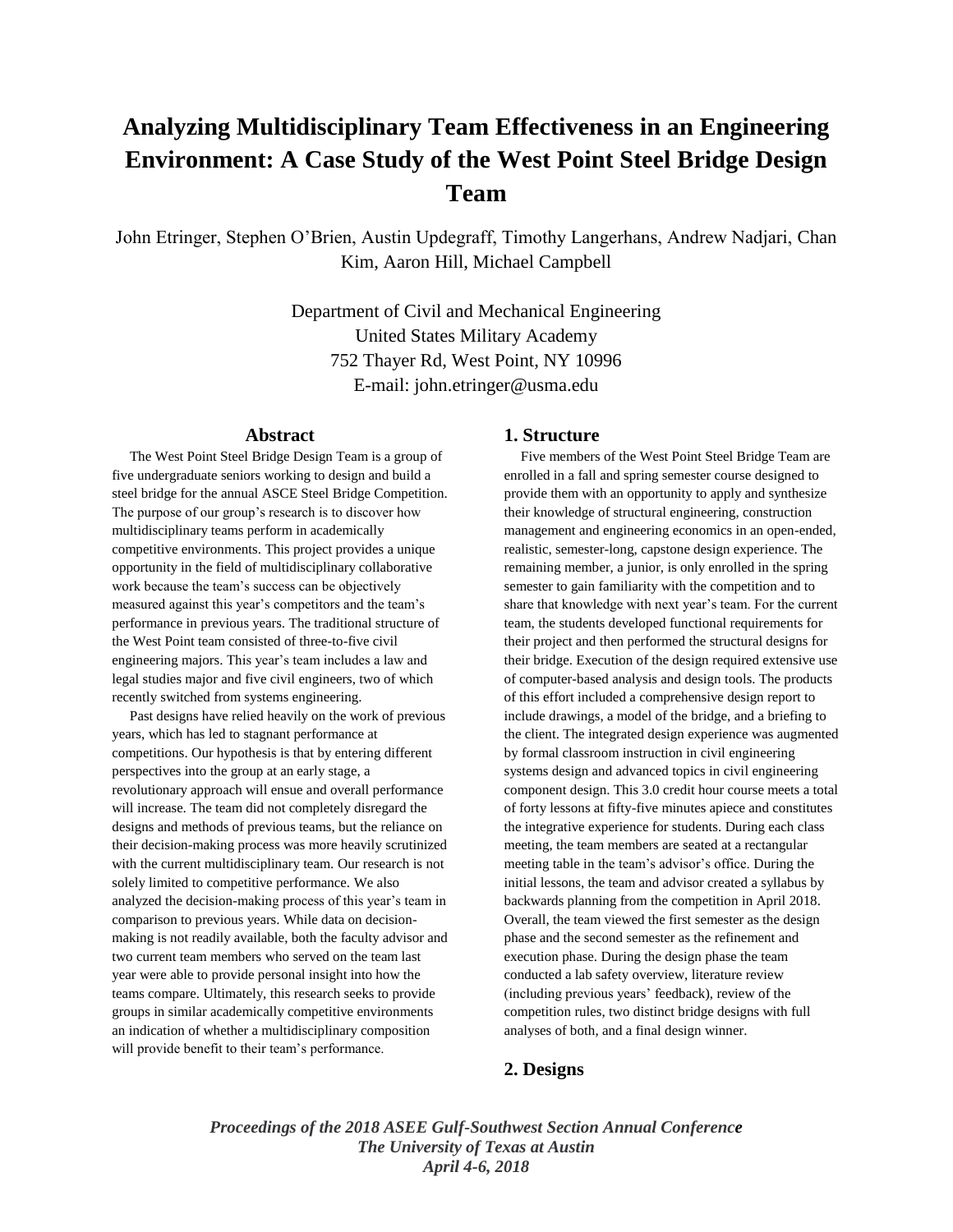After reviewing previous years' reports, the team noticed that teams fully designed a single bridge and underwent an optimization process after the initial design. During previous teams' optimization processes, mainly the number of members and their sizes were refined. This year's team decided that this approach was limited in performance outcome because it constrained the team to a single structural concept from the start. The team decided that creating two designs with entirely different structures from the start would ultimately produce a better result. One design team would start with the simple structure similar to previous bridges while the other team built a new design inspired by a successful competitor's bridge from the previous year.

 The updated rules were also an important factor in creating two designs. In last year's competition, the overall size of a member was nearly double what members are allowed to be this year. This change lends itself to creating a more complex bridge. While previous years' teams relied heavily on past designs, this year's rules changes were so extraordinary that full reliance on previous designs would not be nearly as beneficial as in the past.

 When confronted with the issue of stagnant performance over multiple competitions from previous years, the team decided to rethink the steps of how the design was decided upon. According to the design model used by the team (Fig. 1), the team concluded both that the model could be improved and that the team could improve the way in which it used the model. The design model lends itself to an extensive conceptual design phase rather than creating sophisticated, complete models and comparing them. The team sided with the second approach, reasoning that given the technical nature of the project, choosing among conceptual models would at best be a guess. The team also reasoned that creating two full bridge designs would statistically increase their odds of success at the competition in the spring. In essence, another bridge would serve as a second entry into the competition, so to speak.

 The team identified the "company requirements" element of the design model as a shortcoming from previous years. The company requirements entail the specifications the project recipient demands. For the steel bridge design team, the company requirements center largely around the rules published in the handbook. Last year, had the team adhered to the complete list of rules of the competition, the team likely would have advanced to the national competition. This year's team concluded that devoting a team member solely to understanding and applying the competition rules, and acting as a reference to the team would best mitigate this issue. The rules, though technical in nature, would best be explained and applied through the lens of someone outside of a science-oriented discipline. In a similar case study, two professors at the

Colorado School of Mines expressed the importance of matching position requirements with the people who best meet those requirements (Turner and Reynolds). The study included cases of both success and failure in the school's multidisciplinary capstone course, and ultimately noted that its primary initiative moving forward would be to "improve team formation process[es] to get the right expertise (faculty and student) on the team" (p. 12). This conclusion further fueled the team's interest in acquiring an "outside" voice with more expertise in the realm of rules interpretation. At the United States Military Academy, all students, regardless of their major, are required to take an engineering sequence, with one of the options being civil engineering. The curriculum provided an advantage to the team because they would be able to select someone with a baseline of knowledge in civil engineering but a larger understanding of how to read and interpret rules. The team found a law and legal studies major with experience in both statics and mechanics of materials to fit the job description. The success of this initiative cannot be concluded at the time of publication; however, the team believes that the decision to dedicate a team member solely to the knowledge and interpretation of the rules will prove to be beneficial at the competition given the importance of rule adherence.

 Once the team decided to create two designs and analyze both fully, it had to decide whether it would work on each design consecutively or concurrently. Under the consecutive approach, the team would work collectively on the first design and upon completion, would start designing the second bridge. Alternatively, under the concurrent approach, the team would split into sub-teams and each sub-team would design a bridge. The team decided that the concurrent approach would lend itself to a better outcome based on previous years' feedback on a lack of consistent and equitable effort among the team members. Much of the design process is computer-oriented and only allows one user to access the file at a time. By reducing the number of people in a group working on the design, the team concluded that each member would be able to contribute more.

 The teams were split into two sub-teams each consisting of two members (Fig. 2). The first sub-team designed the simple bridge model (Fig. 3) and the other sub-team designed the complex bridge model (Fig. 4). The fifth team member, due to his expertise as a law and legal studies major, served as the rules liaison for both groups during the design phase. Both sub-teams included a former systems engineer which would allow the sub-teams to think critically about the refining and optimization process throughout the design phase.

## **3. Decision Analysis**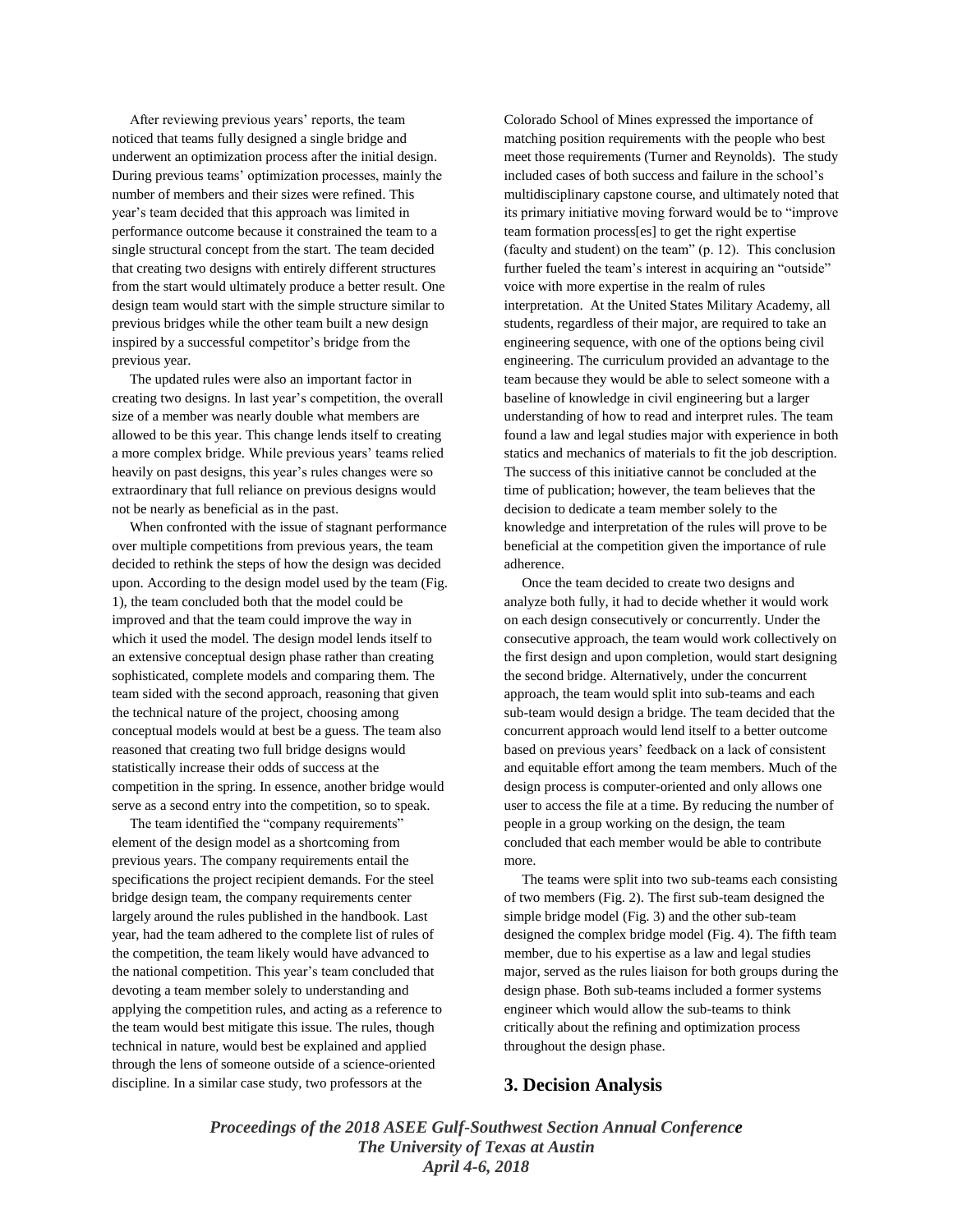The team used the Decision Analysis model (Fig. 5), taught by the Department of Systems Engineering at West Point, to evaluate the two designs and produce a comparison (Richardson). One of the former systems engineering majors developed the model to account for the criteria judged at the competition. Since this was the first time a team has created two independent, fully functioning bridges during the design phase, it is also the first time a quantitative decision analysis has been used to compare and choose a winner between multiple design concepts.

 The advantage of using a quantitative model is simple it allows a user to appropriately weight variables which quantifies the items being compared. The numerical results are then analyzed to choose a winner. The categories used in the quantitative model and their corresponding weights were display (0.07), weight (0.29), deflection (0.44), number of members (0.05), and number of connections (0.15). The variables were derived from the categories of the competition. For example, since construction time (one of the criteria judged in the competition) cannot be easily measured prior to production, the number of parts and members used provides a reasonable estimation of the construction time. This allowed the members of the team to assign a numerical value to each aspect of the two designs to make the best decision and eliminate personal biases. The display category is a measure of the team's performance in the presentation and appearance of their bridge. Ultimately, this category was not assigned values for the two designs because it would be mere speculation to assess which design would be better presented by the team.

 In applying the model to the two designs, the team concluded that the complex bridge design outperformed the simple bridge design with regards to the performance criteria judged at the competition by a score of 296 to 255.

## **4. Moving Forward**

 Moving into the refinement and execution phase of the project, the team aims to further refine its model and practice construction of the bridge leading to the competition. The team plans to replicate the competition layout for construction according to the rules handbook to ensure practice is paralleled to the competition. Lastly, data resulting from the competition will be the ultimate factor in deciding whether multidisciplinary teams and their processes make a difference in team performance.

#### **Acknowledgement**

 This work was performed as "Analyzing Multidisciplinary Team Effectiveness in an Engineering Environment: A Case Study of the West Point Steel Bridge Design Team" supported by the American Society of Civil Engineers. Fabrication of the bridge was performed by Brakewell Steel Fabricators.

## **References**

[1] Turner and Reynolds, "Multidisciplinary Construction Engineering Design Projects," p. 1-14 (2014) [2] MIT, "Engineering Design Spring 2015, Lecture, Ch. 5," (2015)

[3] Richardson, "Playing Well with Others – Leading and Teaching Multidisciplinary Engineering Design Teams," p. 1-8 (2012)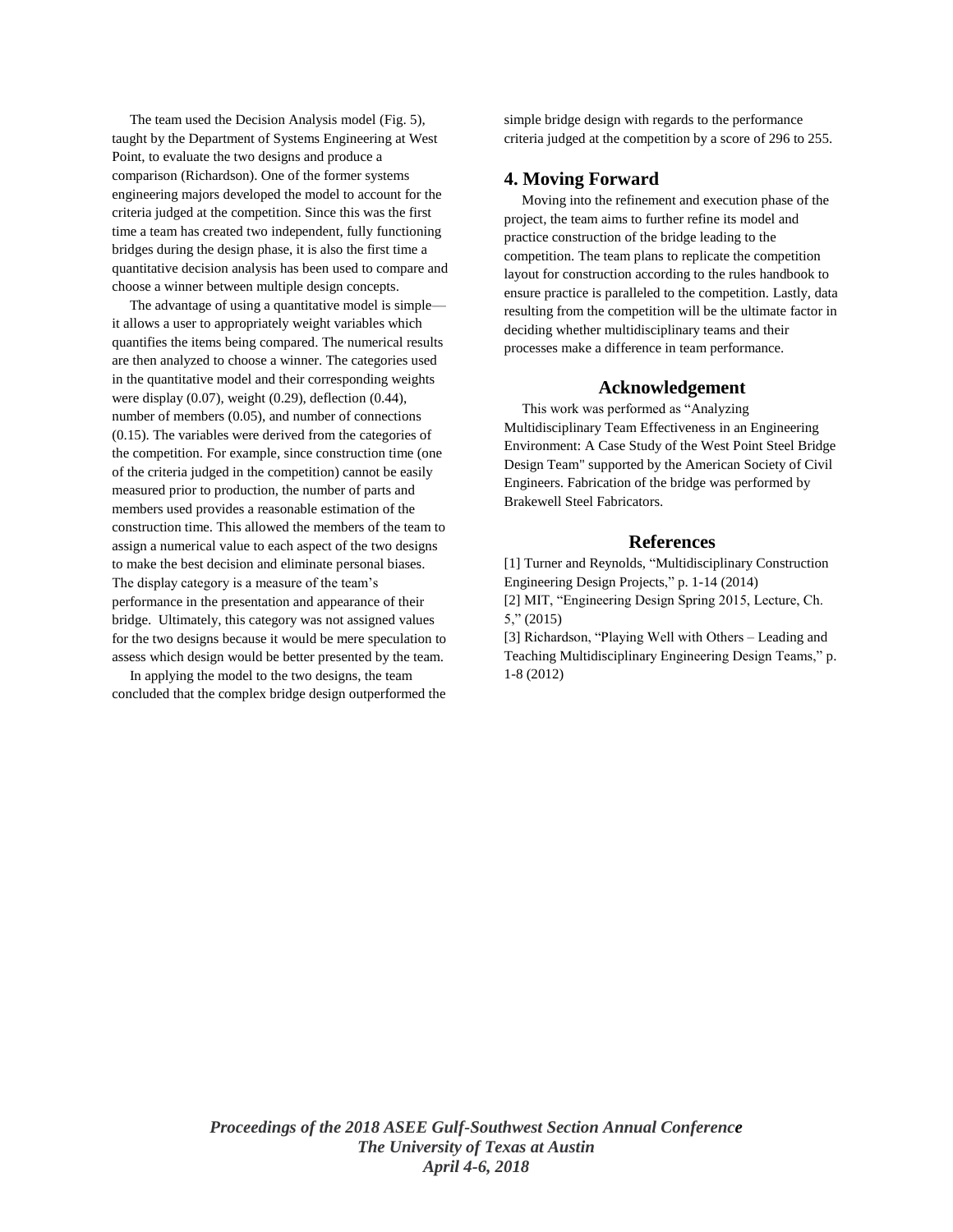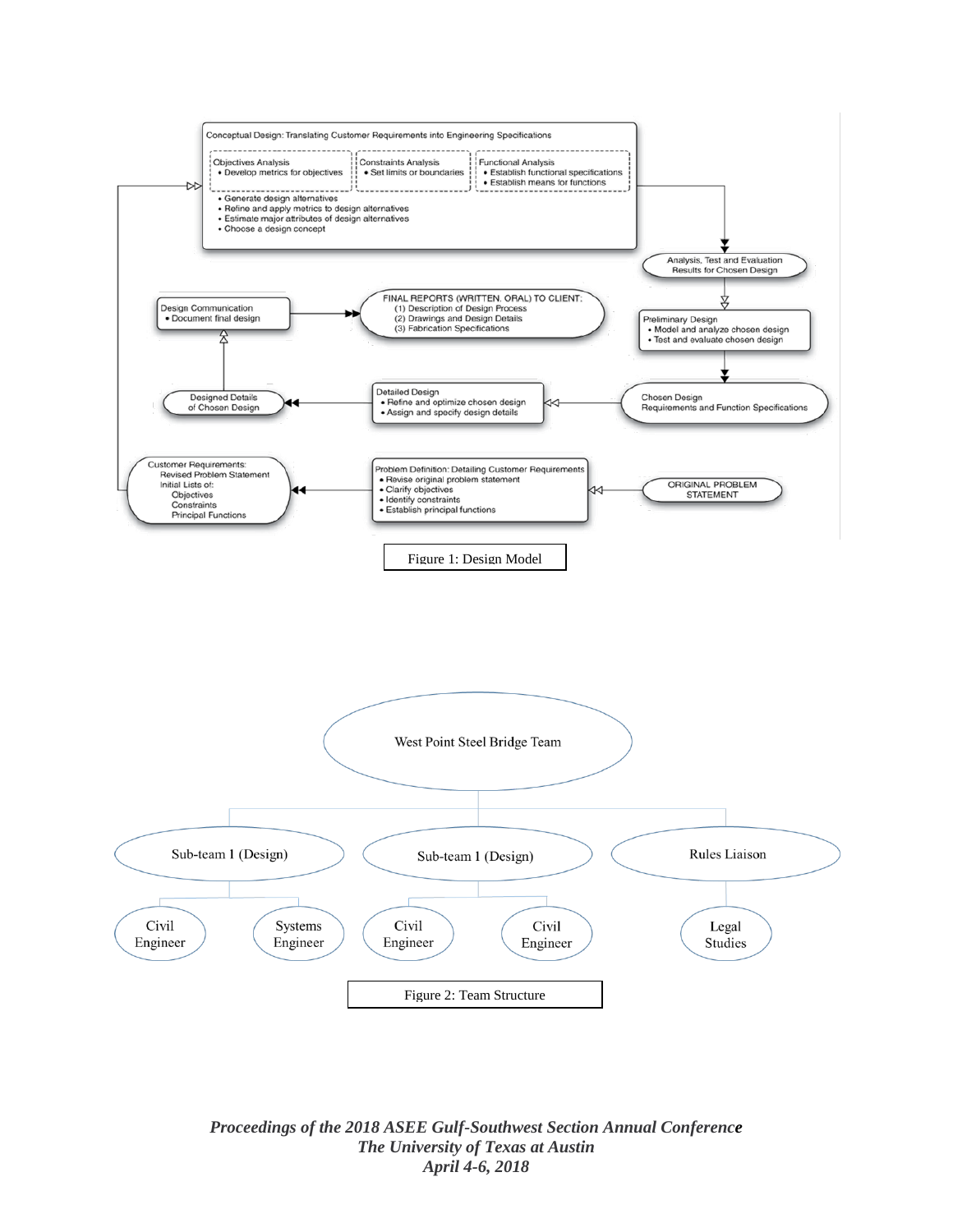

Figure 3: Simple Bridge Design



Figure 4: Complex Bridge Design